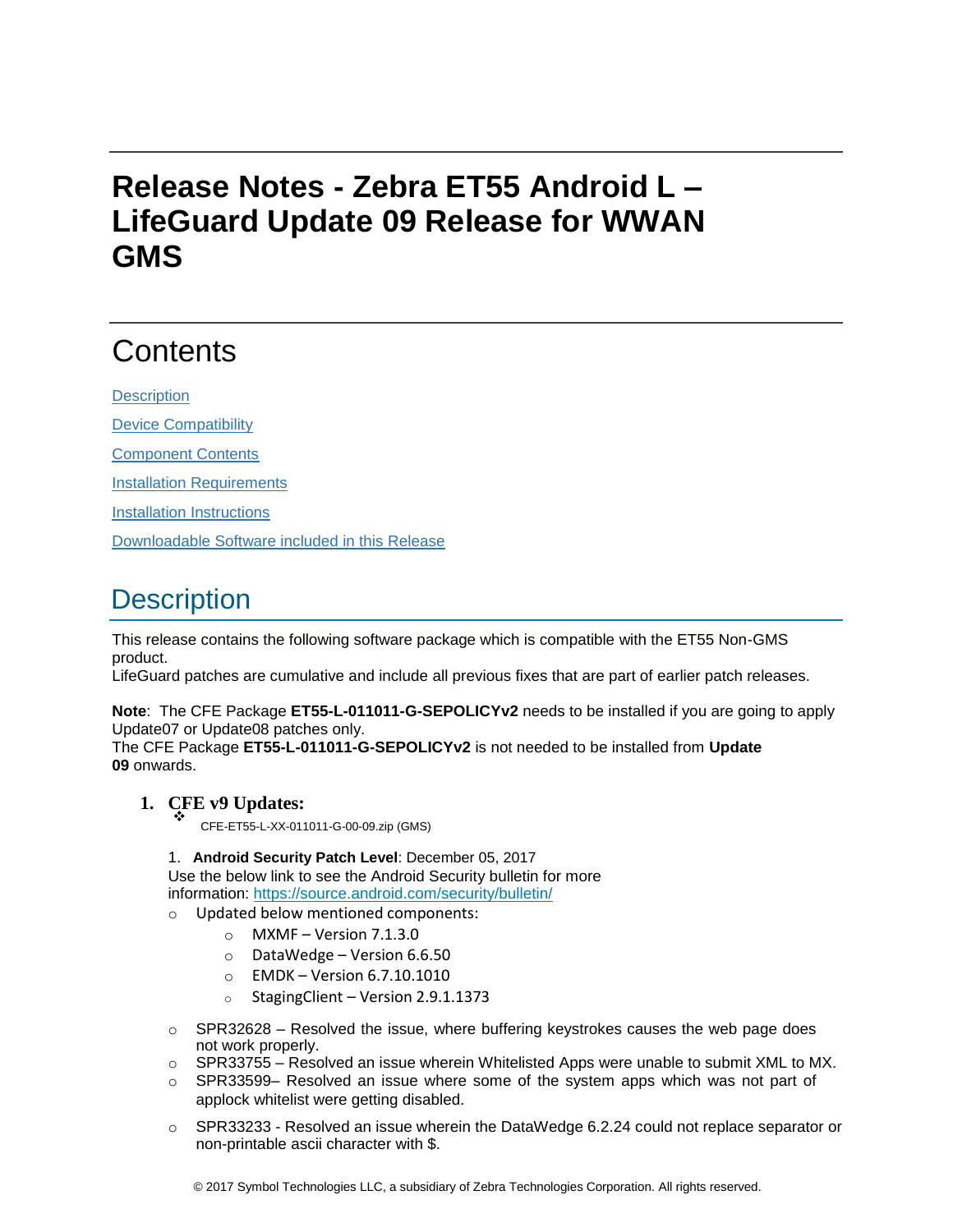- $\circ$  SPR32463 Resolved an issue wherein the StageNow File Manager downloads frequently fails due to Socketimeout exception.
- $\circ$  SPR32676 Resolved an issue wherein DataWedge crashes due to velocity application profile creation.

## **2. CFE v8 Updates:** ❖

CFE-ET55-L-XX-011011-G-00-08.zip (GMS)

#### 1. **Android Security Patch Level**: September 05, 2017

Use the below link to see the Android Security bulletin for more information:<https://source.android.com/security/bulletin/>

o Corrections for KRACK vulnerabilities applied.

# **3. CFE v7 Updates:** ❖

ET55-L-011011-G-SEPOLICYv2.zip (GMS)

CFE-ET55-L-XX-011011-G-00-07.zip (GMS)

### 1. **Android Security Patch Level**: September 05, 2017

Use the below link to see the Android Security bulletin for more

information:<https://source.android.com/security/bulletin/>

- o Resolved an issue in MX to prevent leakage of configuration parameters.
- o Included fix for BlueBorne vulnerability.
- $\circ$  SPR32615 Resolved an issue wherein the device goes to sleep, even while scanning the barcodes.
- $\circ$  SPR32894 Resolved an issue wherein the Airwatch fails to install package because MX reports a 'permission error'.
- $\circ$  SPR32956 Resolved an issue wherein the Airwatch agent switches between v1.3 and v6.2.

#### **4. CFE v6 Updates:** ❖

CFE-ET55-L-XX-011011-G-00-06.zip (GMS)

#### 1. **Android Security Patch Level**: August 05, 2017

Use the below link to see the Android Security bulletin for more information:<https://source.android.com/security/bulletin/>

- $\circ$  SPR32135 Resolved an issue wherein Settings screen does not revert to its normal state even though the locale language is changed from Arabic to English via EMDK.
- o SPR30401 Added support to get the CFE version via MDM clients.
- $\circ$  SPR32126 Resolved an issue wherein Stock Browser gets enabled automatically after reboot even though user has disabled the app in settings.
- $\circ$  SPR32469 Resolved an issue wherein the device is setting static IP while it is connected to a network via Ethernet Cradle.
- $\circ$  SPR32546 Resolved an issue wherein the Airwatch crash is observed when the AW whitelist is configured with certain restrictions.
- $\circ$  SPR32733 Added a feature to support BLE advertising.
- $\circ$  SPR32527 Resolved an issue where more than 8 Bluetooth devices were not able to pair/unpair.

#### **5. CFE v5 Updates:** ❖

CFE-ET55-L-XX-011011-G-00-05.zip (GMS)

### 1. **Android Security Patch Level**: June 05, 2017

Use the below link to see the Android Security bulletin for more information:<https://source.android.com/security/bulletin/>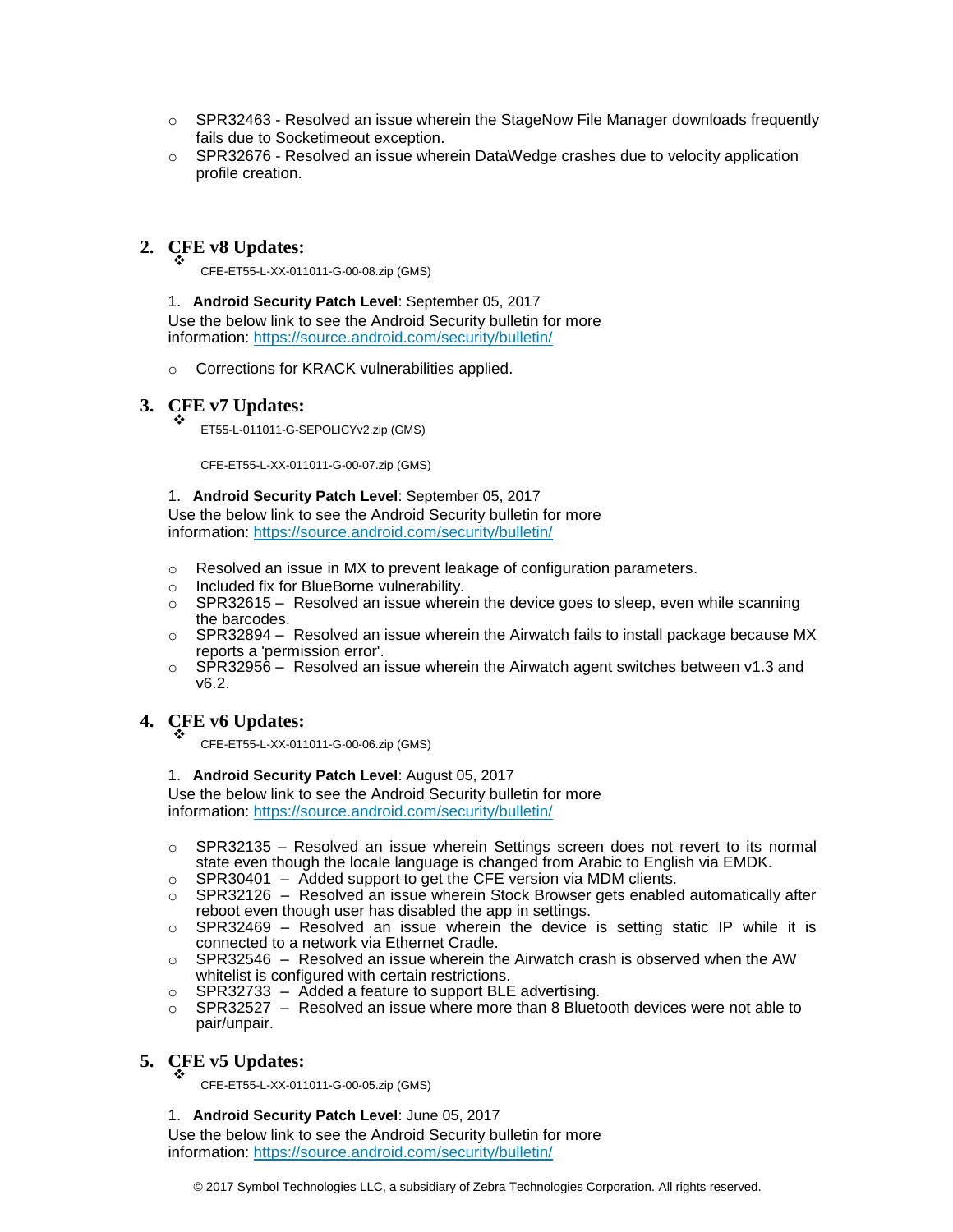- $\circ$  SPR31230 Resolved an issue wherein the wireless connection locked / dropped when SIP client is running.
- $\circ$  SPR31276 Resolved an issue wherein the ping loss is observed with extremely slow web connection.
- o SPR32188 Resolved an issue wherein device locks up during FT roaming (802.11r).
- $\circ$  SPR29912 Resolved an issue wherein Certificate installation failure is observed while installing via StageNow/EMDK.
- $\circ$  SPR32008 Resolved an issue wherein the embedded carriage return gets transmitted as a space.
- o SPR32193 Resolved an issue wherein Authentication failures were observed with EAP TLS.
- $\circ$  SPR32230 Resolved an issue wherein Authentication failures were observed due to missing user Certificates.

#### **6. CFE v4 Updates:** ❖

CFE-ET55-L-XX-011011-G-00-04.zip (GMS)

#### 1. **Android Security Patch Level**: May 05, 2017

Use the below link to see the Android Security bulletin for more information:<https://source.android.com/security/bulletin/>

- 2. The CFE Package CFE-ET55-L-XX-011011-G-00-04.zip file includes the following Fixes:
	- $p$  SPR 31559 Resolved an issue wherein the WAN custom Proxy does not work with gprs manager
	- $\circ$  SPR32038 Resolved an issue wherein the device wipe takes few more attempts than the configured number.
	- o Added bios support for new imx175 camera module

### **6. CFE v1 Updates:**

❖ CFE-ET55-L-XX-011011-G-00-01.zip (GMS)

#### 1. **Android Security Patch Level**: April 5, 2017

Use the below link to see the Android Security bulletin for more information: <https://source.android.com/security/bulletin/>

- 2. The CFE Package CFE-ET55-L-XX-011011-G-00-01.zip file includes the following Fixes:
	- o SPR30979 Resolved an issue wherein USB devices are not visible when ET5x is re-docked in the cradle.
	- $\circ$  SPR30992 Resolved an issue wherein the touch panel was sluggish when used with web browser or web view app.
	- o SPR31598 Included configurability option to enable/disable network monitor warning pop-up messages. To Disable Warning, you need to place a file namely 'networkinfo.txt' populated with content Value=false into "/enterprise/usr/" path and reboot the device for the change to apply.

To Enable Warning back (in case you had disabled it earlier) you need to place a file namely 'networkinfo.txt' populated with content Value=true into "/enterprise/usr/" path and reboot the device for the change to apply.

o SPR31733 - Resolved an issue wherein Wi-Fi connection switches between 2.4GHz and 5GHz band.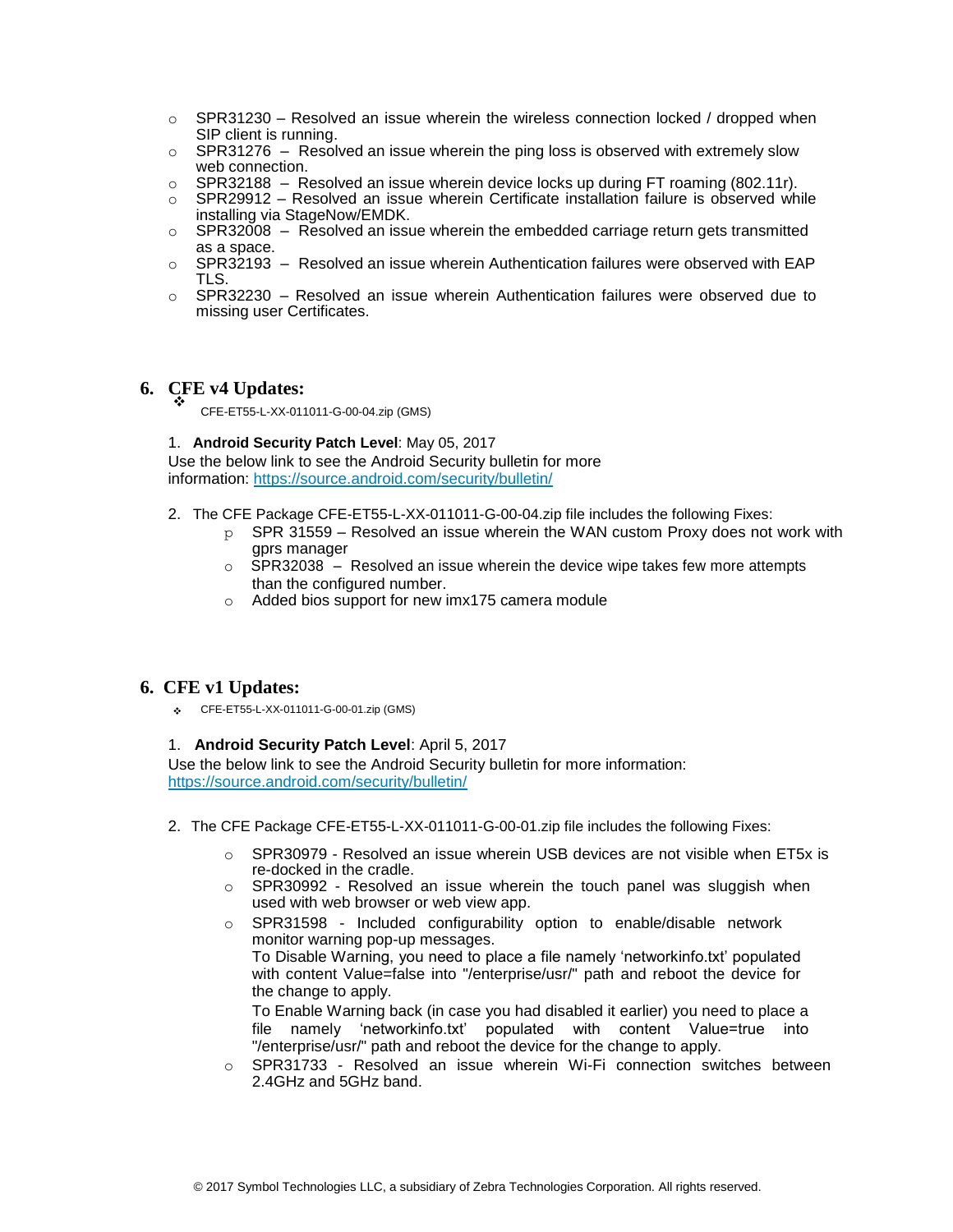# <span id="page-3-0"></span>Device Compatibility

This software release has been approved for Android ET55 GMS models mentioned below.

| Device           | <b>Operating System</b> |
|------------------|-------------------------|
| ET55BE-G15E-00A6 | Android 5.1.1           |
| ET55BE-G15E-00US | Android 5.1.1           |
| ET55BT-G15E-00A6 | Android 5.1.1           |
| ET55BT-G15E-00US | Android 5.1.1           |
| ET55TE-G15E-00A6 | Android 5.1.1           |
| ET55TT-G15E-00A6 | Android 5.1.1           |

# <span id="page-3-1"></span>Component Contents

| Component / Description     | Version                        |
|-----------------------------|--------------------------------|
| <b>Product Build Number</b> | $D1-18-41-LG-00-M1$            |
|                             |                                |
| <b>Android Version</b>      | 5.1.1                          |
| Wi-Fi                       | <b>FUSION BA 3 00.0.11.018</b> |
| <b>MxMF</b>                 | 7.1.3.0                        |
| <b>DataWedge</b>            | 6.6.50                         |
| <b>EMDK Service</b>         | 6.7.10.1010                    |
| <b>StageNow</b>             | 2.9.1.1373                     |

# <span id="page-3-2"></span>Installation Requirements

ADB installed on the PC (including adb drivers) USB debugging turned ON (from Developer options) ET55 GMS has at least: Version 01-10-11-LG-00-M1.161206 build

# <span id="page-3-3"></span>Installation Instructions

BEFORE UPDATING THE OS IMAGE, EXTERNAL POWER MUST BE APPLIED TO THE TERMINAL VIA USB CHARGING CABLE OR CRADLE.

PLEASE ENSURE BATTERY LEVEL IS > 30%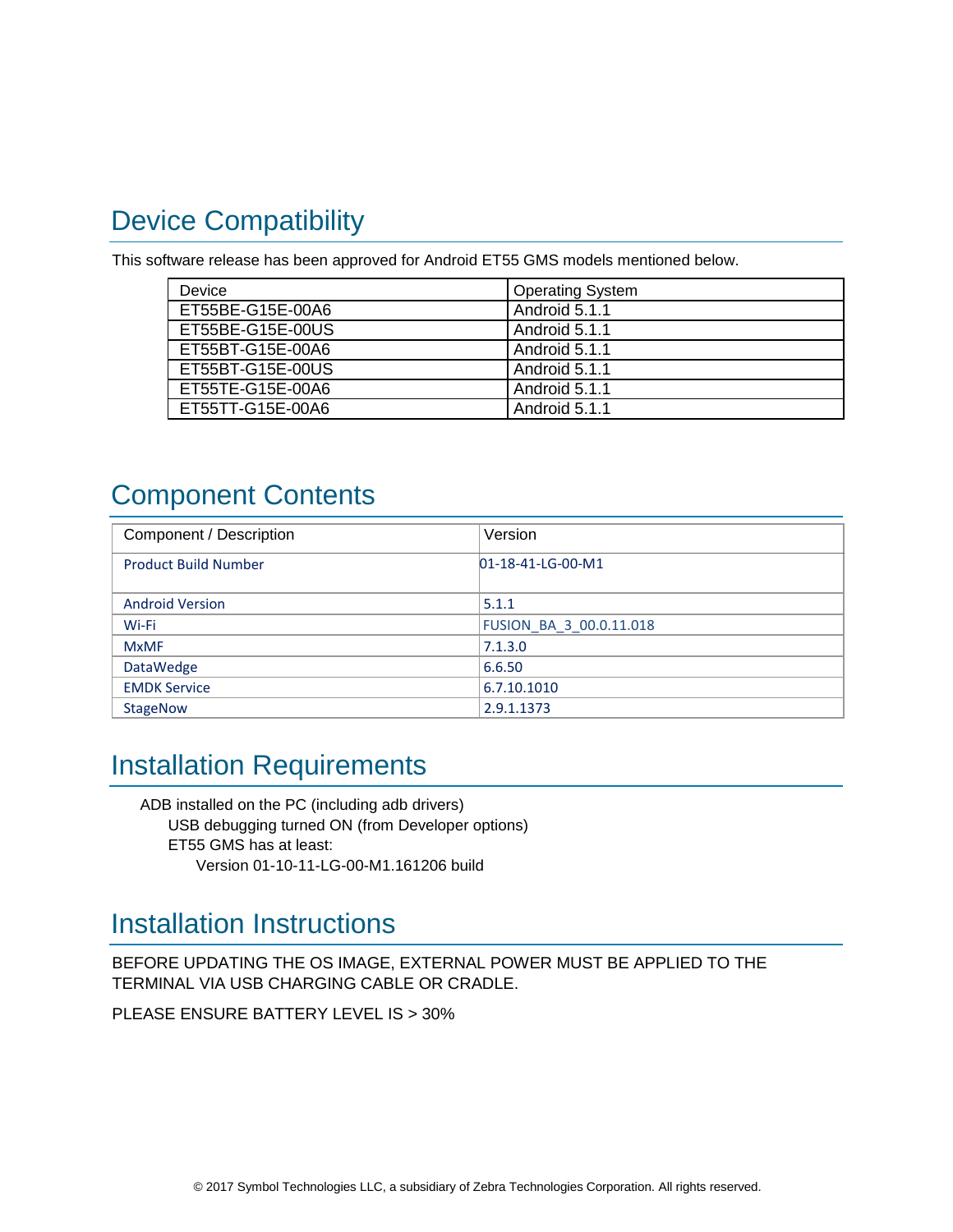### **IMPORTANT NOTE:**

For ET55, there is no CFE v2, CFE v3 releases. Just for keeping the CFE versions uniform across ET50/ET55, CFE version has been incremented from 1 to 4

CFE v9 HAS BEEN RELEASED IN THIS POSTING.

CFE v9: ❖ CFE-ET55-L-XX-011011-G-00-09.zip (GMS)

i. If the device has  $01-10-11-LG-00-M1.161206$  build needs to be applied.

To see what Non-GMS CFE version is currently on the device, go to "Settings" and scroll down to "About tablet" and look at the "Build number".

If it displays "**01-10-11-LG-00-M1.161206**" (GMS), the device has base build.

If it displays "**01-10-11-LG-00-M1**" and **Zebra patch version** shows "1", then the device is GMS with CFE v1 software update.

## **CFE software update procedure for ET55:**

- 1. Connect the USB cable from your PC to the device and enable USB mass storage mode on the device.
- 2. On your PC you should see an internal and external USB mass storage drive (SD card) appears in the File Explore and copy "CFE-ET55-L-XX-011011-G-00-09.zip" files to any storage.
- 3. Press and hold on the device Power button, click on power off and wait until the screen is turned OFF.
- 4. Press and hold power and Vol- button.
- 5. Keep holding Vol- button and release power button.
- 6. Click on Vol+ or Vol- to navigate and press power button to select recovery mode.
- 7. Device should enter recovery mode.
- 8. if applying update via Sideload Method
	- a. Use the Volume + and to highlight, "Apply update from ADB" and press the Power Key to select it
	- b. With your Command Prompt open in the Host machine, type "adb sideload" command and add a space and then drag and drop the CFE on to it and click enter.
	- c. Your PC screen will show files being installed and a little blue horizontal progress bar on your device will show status… and after about 6 minutes it should be done and you should be back at the Android Recovery screen.
	- d. *"Reboot system now"* is highlighted. Press the Power Key to Reboot.